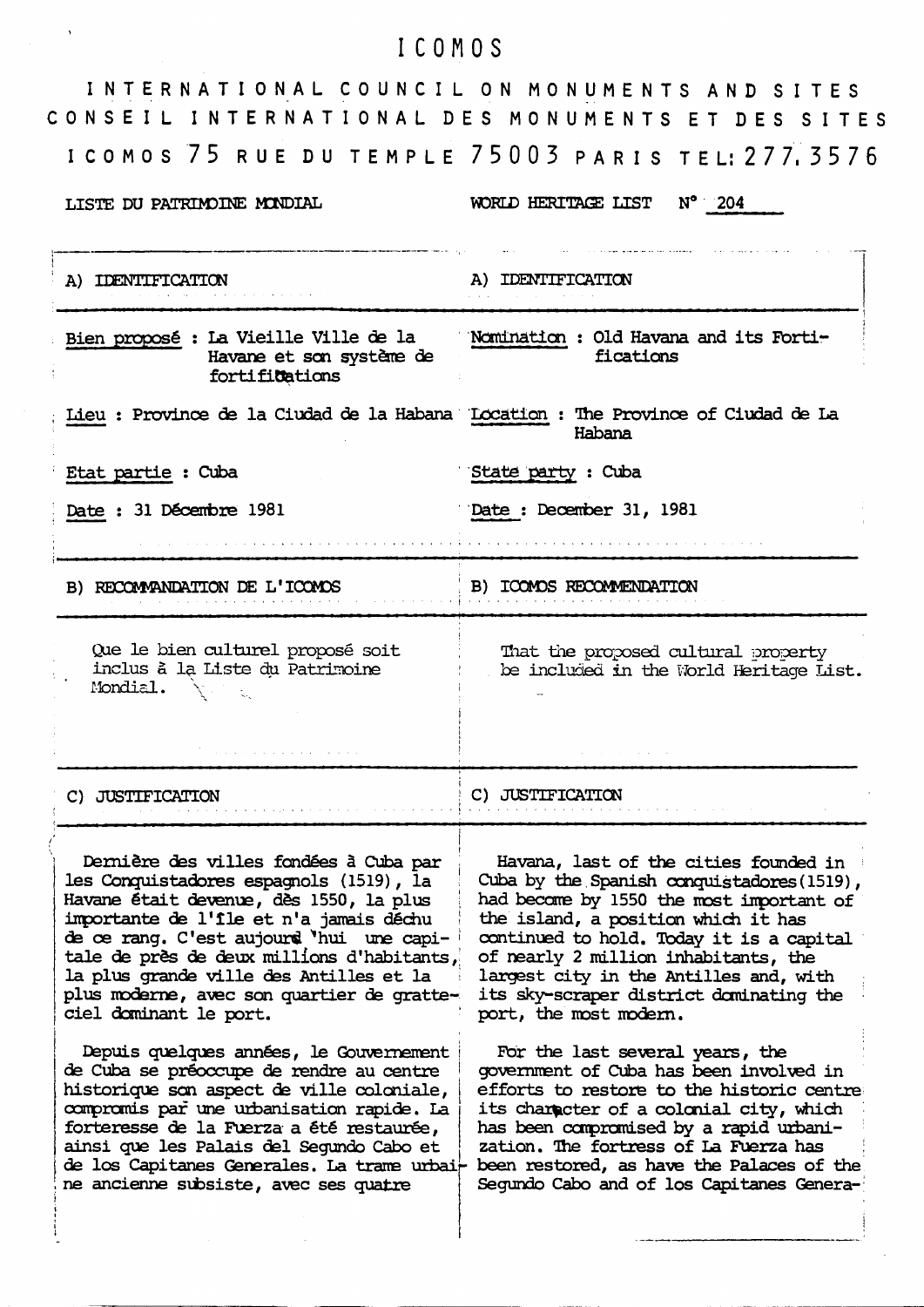grandes places : Place de la Cathédrale, Place de San Francisco, Place Vieja et Place d'Armes; un ensemble de bâtiments des XVIIe au XIXe siècles est également mentionné.

les. The pattern of the early urban setting still exists with its four large squares : Plaza de la Cathedral, Plaza de San Francisco, Plaza Vieja and Plaza de las Armas. A complex of 17th to 19th buildings may also be noted.

L'ICOMOS recommande l'inscription de la Vieille Ville de la Havane sur la Liste du Patrimoine Mondial au titre des critères IV et V.

ICOMOS recommends the inclusion of the Old Havana in the World Heritage List on the basis of criteria IV and V.

ICOMOS, Paris, Septembre 1982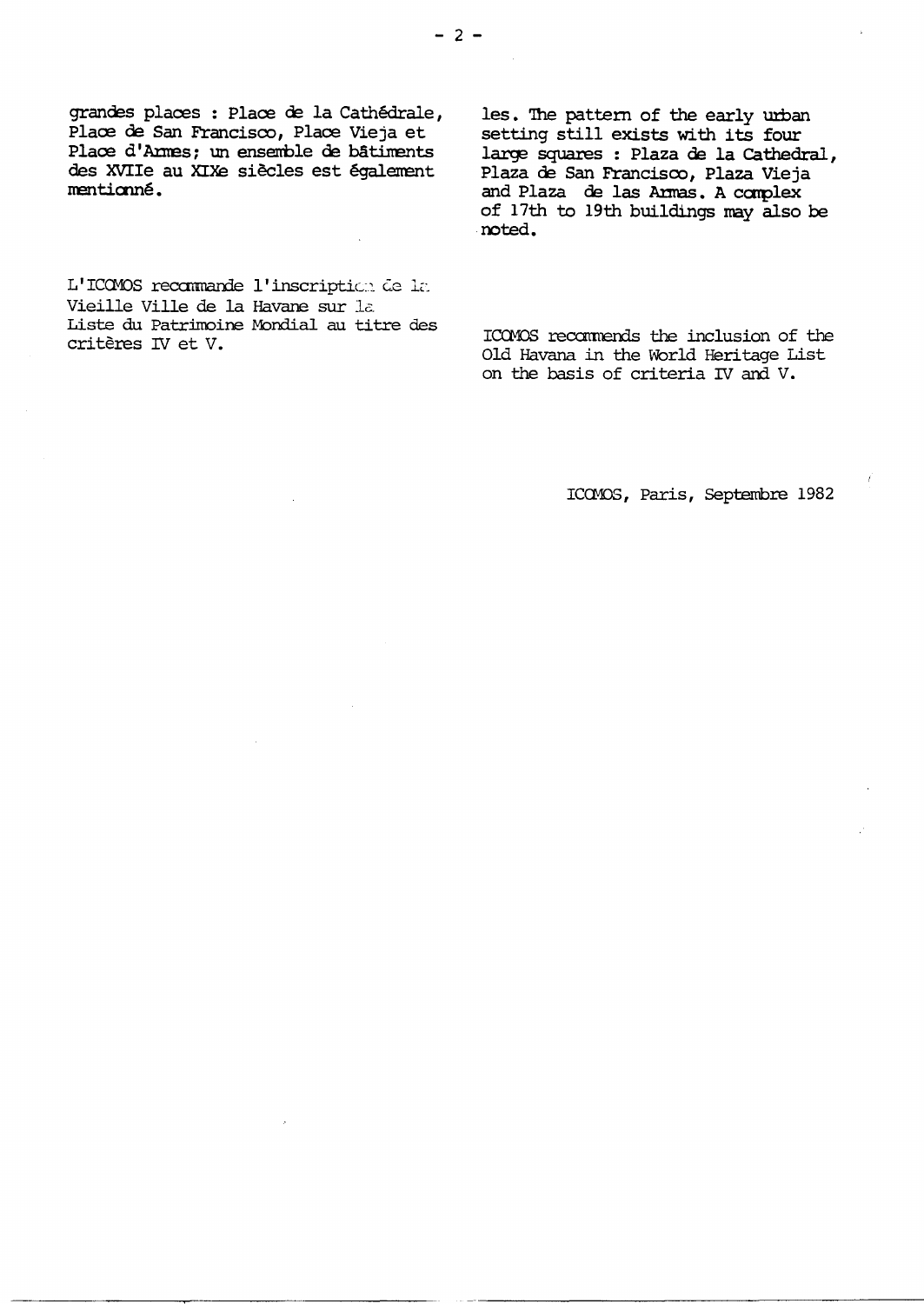# ICOMOS

MONUMENTS AND COUNCIL **INTERNATIONAL**  $O N$ SITES CONSEIL INTERNATIONAL DES MONUMENTS ET DES SITES **INTERNACIONAL** MONUMENTOS SITIOS CONSEJO D E Y МЕЖДУНАРОДНЫЙ СОВЕТ ПО ВОПРОСАМ ПАМЯТНИКОВ И ДОСТОПРИМЕЧАТЕЛЬНЫХ МЕСТ

#### LISTE DU PATRIMOINE MONDIAL

WORLD HERITAGE LIST N° 204

RAPPORT COMPLEMENTATRE DE L'ICOMOS: La Vieille Ville de la Havane et son système de fortifications

## I) DOCUMENTS FOURNIS

La proposition d'inscription sur la Liste du Patrimoine Mondial Culturel et Naturel a fait l'objet de l'attention du Bureau du Comité du Patrimoine Mondial en Juin dernier, qui a recommandé cette inscription "à condition que les autorités cubaines complètent le dossier d'inscription par une liste descriptive des monuments principaux de la Vieille Ville et fournissent des précisions sur les mesures de sauvegarde prévues".

1°) En ce qui concerne la liste descriptive des monuments, celle-ci a été adressée dès le mois de Juillet à l'UNESCO par le Gouvernement Cubain. Sur place, à la fin du mois de Juillet, le Président de l'ICOMOS a eu l'occasion de consulter un double de ce document et il peut assurer le Comité de son caractère conforme et exhaustif.

2%) En ce qui concerne les précisions sur les mesures de sauvegarde prévues, après une visite détaillée sur place de la Vieille Ville, des fortifications et des zones intermédiaires entre la ville, la baie et les éléments de fortification les plus éloignés, il a été organisé plusieurs conférences entre les services compétents et le Président de l'ICOMOS entre le 19 et le 24 Juillet 1982 à la Havane.

Au retour de Mexico du Président de l'ICOMOS, il a été remis à son passage à la Havane le 2 Août, un second document complémentaire intitulé "Informacion complementaria" en trois exemplaires.

Ce document, tout à fait remarquable, va bien au-delà des demandes formulées, et je propose qu'il soit précieusement conservé tant au siège du Secrétariat que celui de l'ICOMOS, comme un prototype de document à consulter par tous

ICOMOS COMPLEMENTARY REPORT : Old Havana and its Fortifications

## I) SUBMITTED DOCUMENTS

This proposal for inscription on the list of the World Cultural and Natural Heritage came under the consideration of the Bureau of the World Heritage Committee last June. They recommended the inscription "on the condition that Cuban authorities complete the inscription file by a list describing the principal monuments of the Old City and that they provide particulars of projected measures of protection".

1°) The list describing the principal monuments : this was sent by the Cuban government to UNESCO in July. At the end of July, the President of ICOMOS had the opportunity to consult a double of this document on the sit and he is able to assure the Committee of it consistent and exhaustive character.

2°) The particulars of projected measures of protection : after a thorough visit of the Old City, the fortifications and the intermediary zones within the city, the bay and the parts of the most distant fortifications several meetings were organized between the responsible parties and the President of ICOMOS in Havana between the 19th and the 24th of July, 1982.

Upon his return from Mexico, during a second visit to Havana on the 2nd of August, the President of ICOMOS was given a second complementary document in triplicate, entitled "Informacion complementaria".

This admirable document reaches far beyond the formulated requests, and I would suggest that it be conserved both at the office of the Secretariat as well as at of ICOMOS, as a prototype to be consulted by those who for the inscription of cities or of quarters

ICOMOS - Hôtel Saint-Aignan, 75 Rue du Temple, 75003 Paris - Tél. 277 35 76 - Cable address / Adresse télégraphique ICOMOS PARIS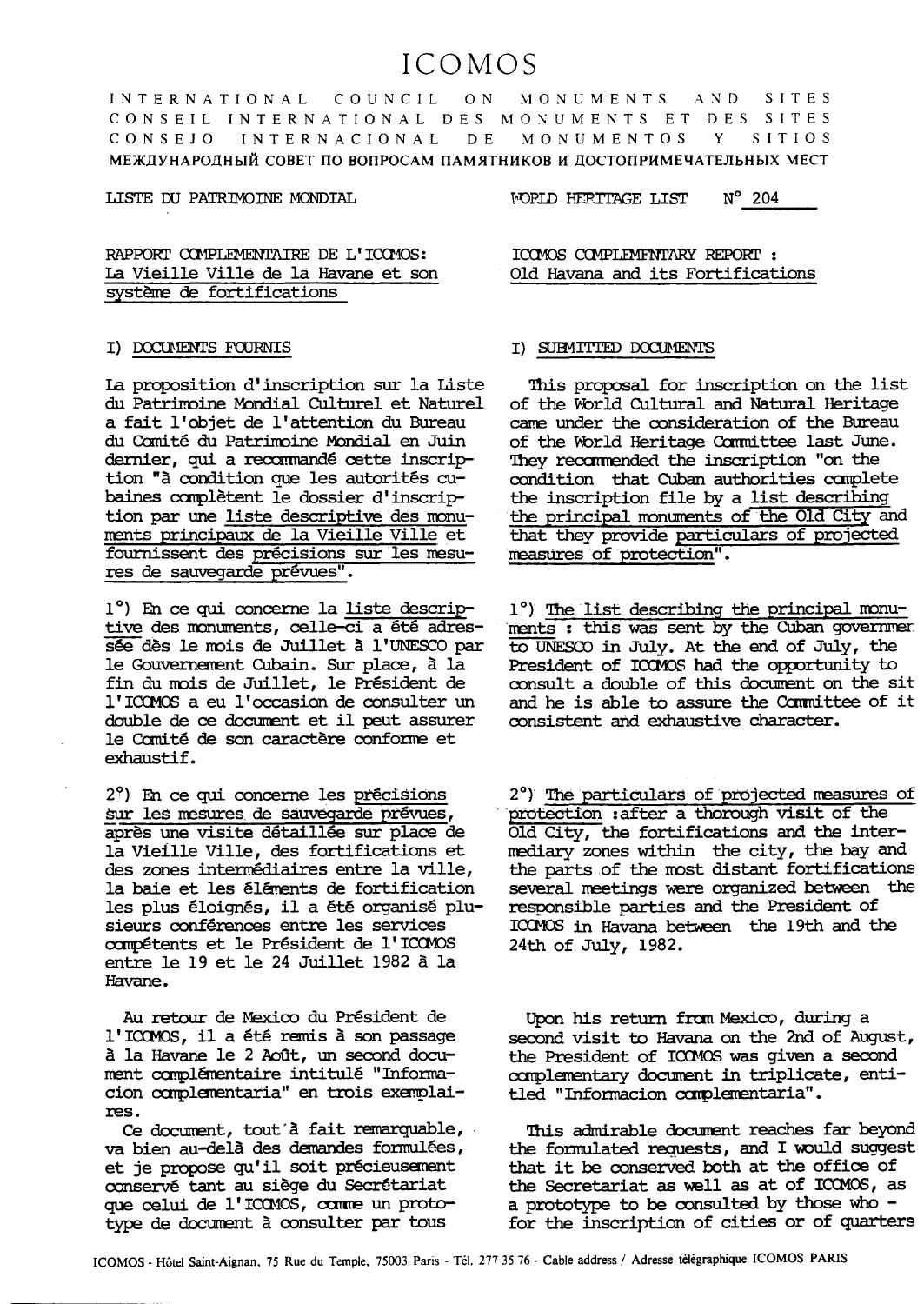ceux qui ont à justifier clairement, en ce qui concerne l' inscription de villes ou de quartiers de ville, des délimitations de biens culturels aussi canplexes et la façon dont le gouvernement responsable et les experts locaux compétents comptent le traiter.

#### En effet :

Une fois rappellés la description et l'inventaire du bien (1) et 1 'histoire de sa preservation et de sa conservation (2), ce document fait état des moyens propres à assumer cette sauvegarde à differents niveaux (3) :

- a) legislation nationale
- b) protection particuliere du bien
- c) projets et etudes Ie concernant
- d) programmes conséquents
- e) reglementation particuliere

f) plan directeur de la ville concernant non seulement Ie quartier conserve mais aussi les zones extérieures dont la gestion aura une influence positive

#### II) DELIMITATICNS EI' ZCNING

Comme il leur a été demandé, la proposition d'inscription precise sur Ie premier plan inscrit dans ce document, les zones faisant partie de I' inscription en couleur sur ce plan, a savoir :

- en rouge : Ie quartier ancien

- en jaune : la zone complémentaire du XIXe siècle dont le caractère typique canplete la ville ancienne

- en gris hachuré : les zones extérieures a la Vieille Ville mais attenant a elle ou en bordure de la baie et constituant la zone continue des fortifications anciennes. Ajoutons que les fortifications isolees 13, 15, 16 et 18, etant donné leur caractère homogène avec le reste des fortifications sont a inclure dans I' inscription.

Par ailleurs, sur le plan suivant (où les zones précédentes sont intégrées dans une zone rouge hamogène correspondant a I' inscription) deux zones hachurées en vert constituent des zones-tampons incluant les fortifications extérieures et frappées de servitudes permettant de contrôler la construction et de préserver la nature.

of a city  $-$  must clearly account for the limits of similarly complex cultural properties and for the manner in which the responsi ble government and the carpetent local expert must treat them.

To be more specific - having reiterated  $(1)$ the description and the inventory of the cultural property as well as (2) the history of its preservation and conservation, this  $d$ ocument sets out  $(3)$  ways in which to assume this protection at different levels

- a) national legislation
- b) specific protection for the property
- c) projects and studies dealing with it
- d) inportant prograns
- e) SPeCific control

f) master plan for the city which includes nc only the quarter to be preserved but also zones outside it whose administration will have a positive influence

# II) LIMITS AND ZONING

As was requested, the proposition for inscrintion sets out, in colour, on the first map comprised in this document, the zones which are included in the inscription :

 $-$  red : the old quarter

- yellow : the contingent 19th century zone whose inherent character rounds out the old city

- grey shading : the zones outside the Old City but contingent to it or bordering on the bay and canprising the zone of continuous fortifications. It should be added that the isolated fortifications 13, 15, 16 and 18, given that their character is homogenous with the rest of the fortifications, should be included in this inscription.

Moreover, on the following map (where the preceding zones are integrated into one harogenous zone in red which corresponds to the inscription) two zones shaded in green comprise buffer-zones including fortification and legally obliged to allow for the control of construction and the preservation of their character.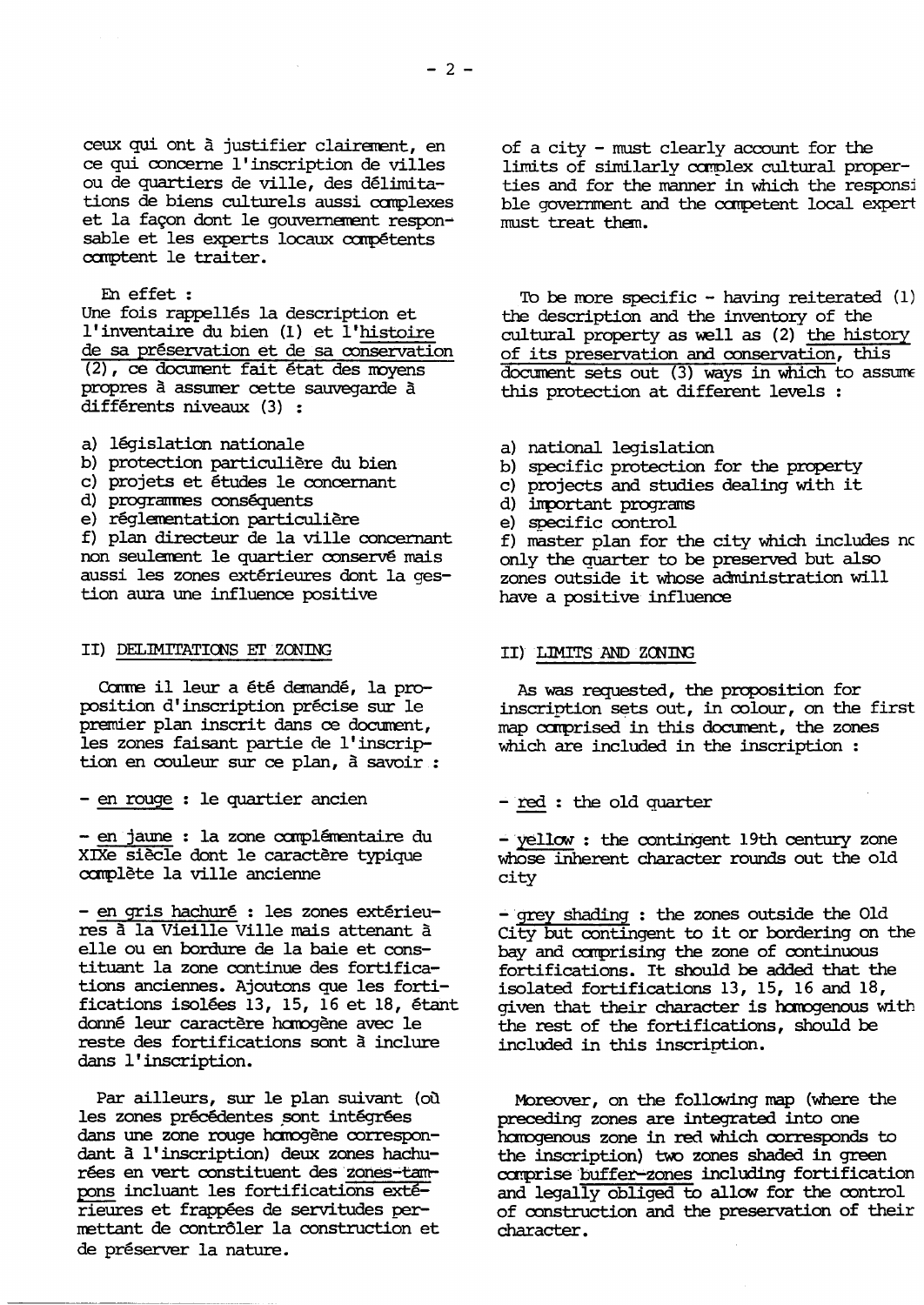#### III) DYNAMIQUE DES PROJETS

Ce document va au-delà des constats habituels. Sur le second plan, une zone hachurée jaune fait apparaître l'implantation du projet de transfert du port actuel. Or, le port actuel, en bordure est de la Vieille Ville est actuellement préjudiciable à la sauvegarde de la ville en raison des trafics qu'il impose, des pollutions qu'il entretient et surtout de l'évolution depuis un siècle des affectations des bâtiments d'habitation de la Vieille Ville en entrepôts. Le reconversion de la Vieille Ville en zone d'habitation, de commerce et de services publics (notamment culturel), la séparation entre la vocation du futur port à caractère industriel et de l'ancien port limité à ses vocations traditionnelles, constituent la procédure économique qui créera les conditions de fond de la rentabilisation et de la restauration de la Vieille Ville.

#### IV) CONFIRMATION DES VALEURS INTRINSEQUES

Sur le fond du problème, c'est-à-dire sur la qualité de la Vieille Ville de la Havane à être inscrite sur la liste du Patrimoine Mondial, le Président de l'ICOMOS confirme l'avis favorable déjà exprimé auprès du Bureau du Comité.

La disposition urbaine spécifique de cette ville où le plan d'urbanisme des capitales coloniales habituel organisé autour d'une vaste place centrale (dont le prototype est Mexico) consiste ici en un chapelet de petites places. Ce fait urbain a une raison d'être historique tenant à ce qu'au lieu d'avoir été à l'origine une capitale administrative concentrant sur sa place centrale l'implantation des différents pouvoirs, la fortune historique de la Havane est née de la vocation exceptionnelle de sa baie comme étape obligée de la route maritime du nouveau monde, ce qui a imposé ensuite sa protection militaire.

C'est pourquoi on doit apprécier aussi que la proposition d'inscription ne sépare pas la Vieille Ville des fortifications de la baie quelque soient leurs emplacements. Ces caractéristiques font par ailleurs directement référence aux critères IV et V.

#### III) THE DYNAMICS OF THE PROJECTS

This document goes beyond the usual findings. On the second map, a zone shaded in yellow brings out the project for the transfer of the present port. This port, which is on the eastern boundary of the Old City, is in fact detrimental to the protection of the city owing to its traffic, pollution and above all, throughout a centu ry, the appropriation of habitable building of the Old City as warehouses. The reconversion of the Old City into a habitable zone with commerce and public services (namely cultural), the differentiation between the function of the future port which will be of an industrial nature and of the old port which will be limited to its traditional functions, establishes the economic process which will create the conditions basic to the financial well-bein and the restoration of the Old City.

# IV) THE CONFIRMATION OF INTRINSIC VALUES

Referring to the original problem, the qualifications of the Old City of Havana which allow its inscription on the World Heritage List, the President of ICOMOS confirms the favorable opinion already expressed by the Bureau of the Committee.

The specific urban disposition of this city, in comparison with the urban planning of colonial capitals habitually organized around a large central square ( of which th prototype is Mexico City), consists of a string of small squares. This urban pattern has strong historical justification, in that, instead of originally having been an administrative capital with the concentration of its different services around its central square, the historic fortunes of Havana were a product of the exceptional function of its bay as an obligatory stop on the maritime route to the New World, which consequently, necessitated its milita ry protection.

This is why it should be understood that the proposition for inscription must not separate the Old City from the fortificatio no matter what their location. Moreover,<br>these characteristics correspond directly to criteria IV and V.